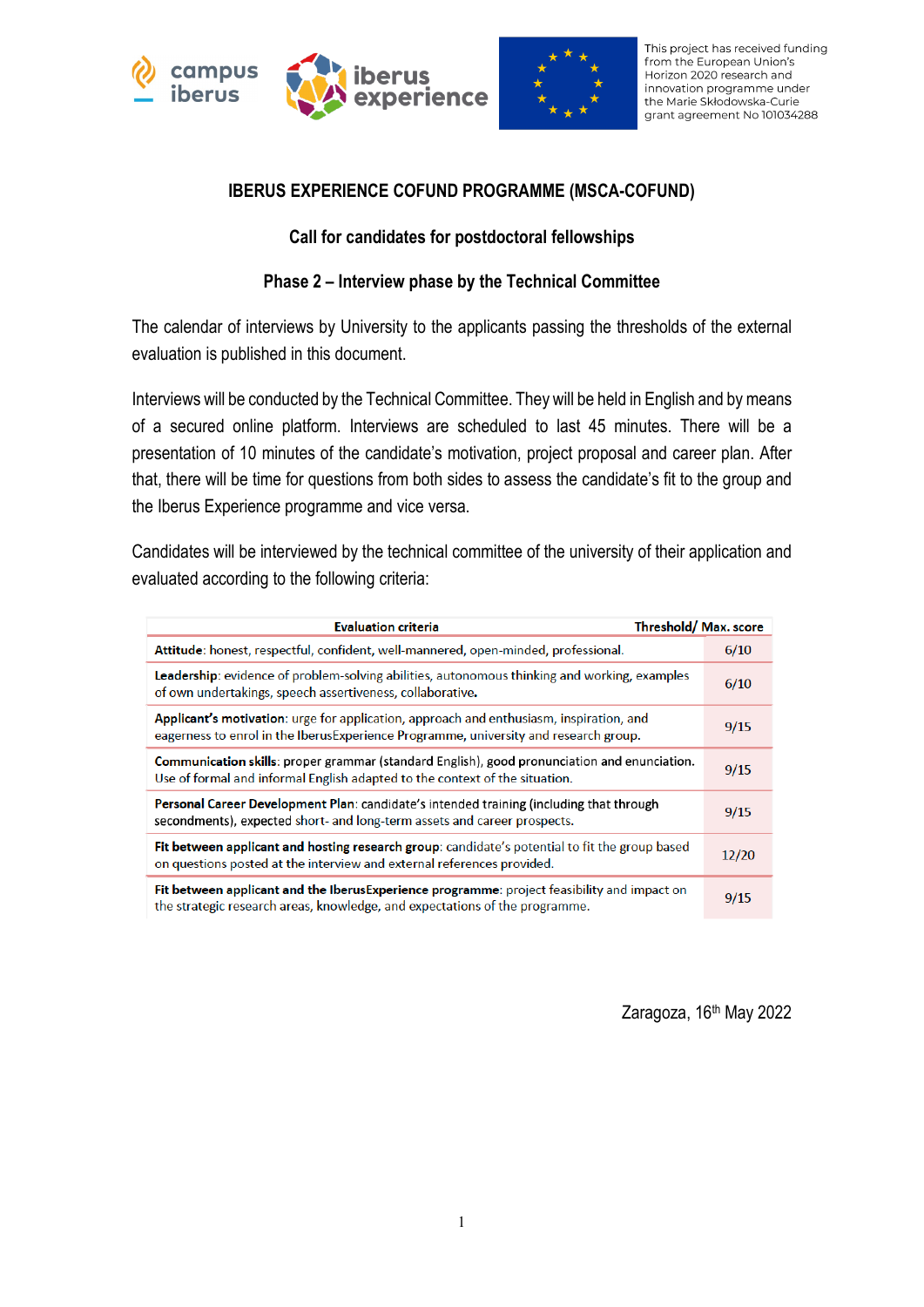





This project has received funding<br>from the European Union's<br>Horizon 2020 research and indizon zozo research and<br>innovation programme under<br>the Marie Skłodowska-Curie<br>grant agreement No 101034288

#### **ANNEX I – UNIVERSITY OF ZARAGOZA INTERVIEWS**

|                | <b>NAME</b>            | <b>SURNAME</b>           | <b>TIME</b> | <b>DAY</b>           |  |
|----------------|------------------------|--------------------------|-------------|----------------------|--|
| $\mathbf 1$    | <b>IBRAHIM</b>         | <b>KHALIFA</b>           | 9:00        |                      |  |
| $\overline{2}$ | <b>ACHILLE PARFAIT</b> | <b>NWAKIBAN ATCHAN</b>   | 9:45        |                      |  |
| 3              | <b>PRISCILA</b>        | <b>BARCELLOS</b>         | 10:30       | 30 <sup>th</sup> May |  |
| 4              | <b>KARINA</b>          | ARELLANO AYALA           | 11:45       |                      |  |
| 5              | <b>UMESH</b>           | <b>PATIL</b>             | 12:30       |                      |  |
| 6              | KAZI                   | <b>HOQUE</b>             | 13:15       |                      |  |
| $\overline{7}$ | <b>CORINNA</b>         | SALOMON                  | 9:00        |                      |  |
| 8              | <b>ROBERTO</b>         | <b>CASTRO MUNOZ</b>      | 9:45        |                      |  |
| 9              | DANIEL M. GASTON       | <b>REGIART</b>           | 10:30       | 6 <sup>th</sup> June |  |
| 10             | <b>EDWIN</b>           | <b>MADIVOLI</b>          | 11:45       |                      |  |
| 11             | <b>MARIA</b>           | <b>BATUECAS BATUECAS</b> | 12:30       |                      |  |
| 12             | <b>ANA MARIA</b>       | <b>RUA IBARZ</b>         | 13:15       |                      |  |
| 13             | <b>ASHWIN</b>          | <b>AMBROSE</b>           | 9:00        |                      |  |
| 14             | <b>HESAMODDIN</b>      | <b>RABIEE</b>            | 9:45        |                      |  |
| 15             | SANA                   | <b>ULLAH</b>             | 10:30       |                      |  |
| 16             | <b>NAEIMEH</b>         | <b>TORABIMIRZAEI</b>     | 11:45       |                      |  |
| 17             | SURESH VIDYASAGAR      | <b>CHEVURI</b>           | 12:30       | 8 <sup>th</sup> June |  |
| 18             | SURESH VIDYASAGAR      | <b>CHEVURI</b>           | 13:15       |                      |  |
| 19             | SANA                   | ULLAH                    | 15:00       |                      |  |
| 20             | <b>MEDET</b>           | <b>ZHUKUSH</b>           | 15:45       |                      |  |
| 21             | <b>KARTHICK</b>        | <b>SEKAR</b>             | 16:30       |                      |  |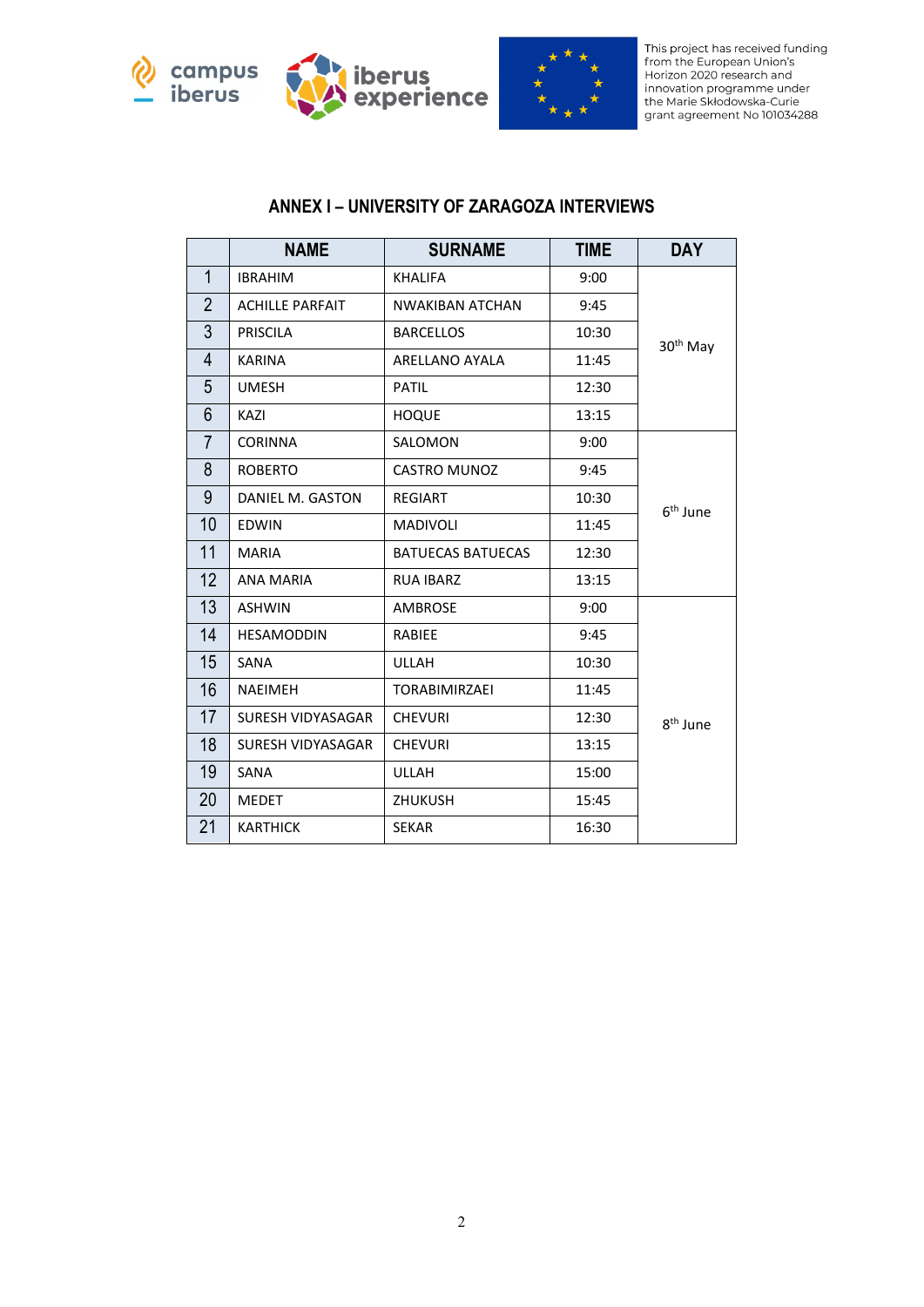



This project has received funding<br>from the European Union's<br>Horizon 2020 research and indizon zozo research and<br>innovation programme under<br>the Marie Skłodowska-Curie<br>grant agreement No 101034288

## **ANNEX II – PUBLIC UNIVERSITY OF NAVARRE INTERVIEWS**

|                 | <b>NAME</b>               | <b>SURNAME</b>        | <b>TIME</b> | <b>DAY</b>           |
|-----------------|---------------------------|-----------------------|-------------|----------------------|
| 1               | <b>CRISTINA</b>           | YEPES JULIÁ           | 9:00        |                      |
| $\overline{2}$  | <b>SYED IMRAN HUSSAIN</b> | <b>SHAH</b>           | 9:45        |                      |
| 3               | ANAND                     | <b>SHRIVASTAV</b>     | 10:30       |                      |
| 4               | YOGENDRA KUMAR            | <b>AWASTHI</b>        | 11:45       | 3 <sup>rd</sup> June |
| 5               | <b>SUMEDHA NITIN</b>      | <b>PRABHU</b>         | 12:30       |                      |
| 6               | <b>REZA</b>               | <b>GHANBARI</b>       | 13:15       |                      |
| $\overline{7}$  | <b>BOYOM TATCHEMO</b>     | <b>FRANCK WILLIAM</b> | 15:00       |                      |
| 8               | SURESH VIDYASAGAR         | <b>CHEVURI</b>        | 15:45       |                      |
| 9               | <b>TRUNG ANH</b>          | <b>TRIEU</b>          | 9:00        |                      |
| 10              | <b>IVAN</b>               | <b>JAUREGUI</b>       | 9:45        |                      |
| 11              | <b>JORGE ESAU</b>         | <b>SOLIS MIRANDA</b>  | 10:30       |                      |
| 12 <sup>2</sup> | <b>IZZAH</b>              | <b>SHAHID</b>         | 11:45       | 8 <sup>th</sup> June |
| 13              | <b>OZEDE NICHOLAS</b>     | <b>IGIEHON</b>        | 12:30       |                      |
| 14              | LUCAS GABRIEL             | CASTELLANI            | 13:15       |                      |
| 15              | <b>CHANDAN KUMAR</b>      | <b>GAUTAM</b>         | 15:00       |                      |
| 16              | PRIYA                     | <b>SINGH</b>          | 15:45       |                      |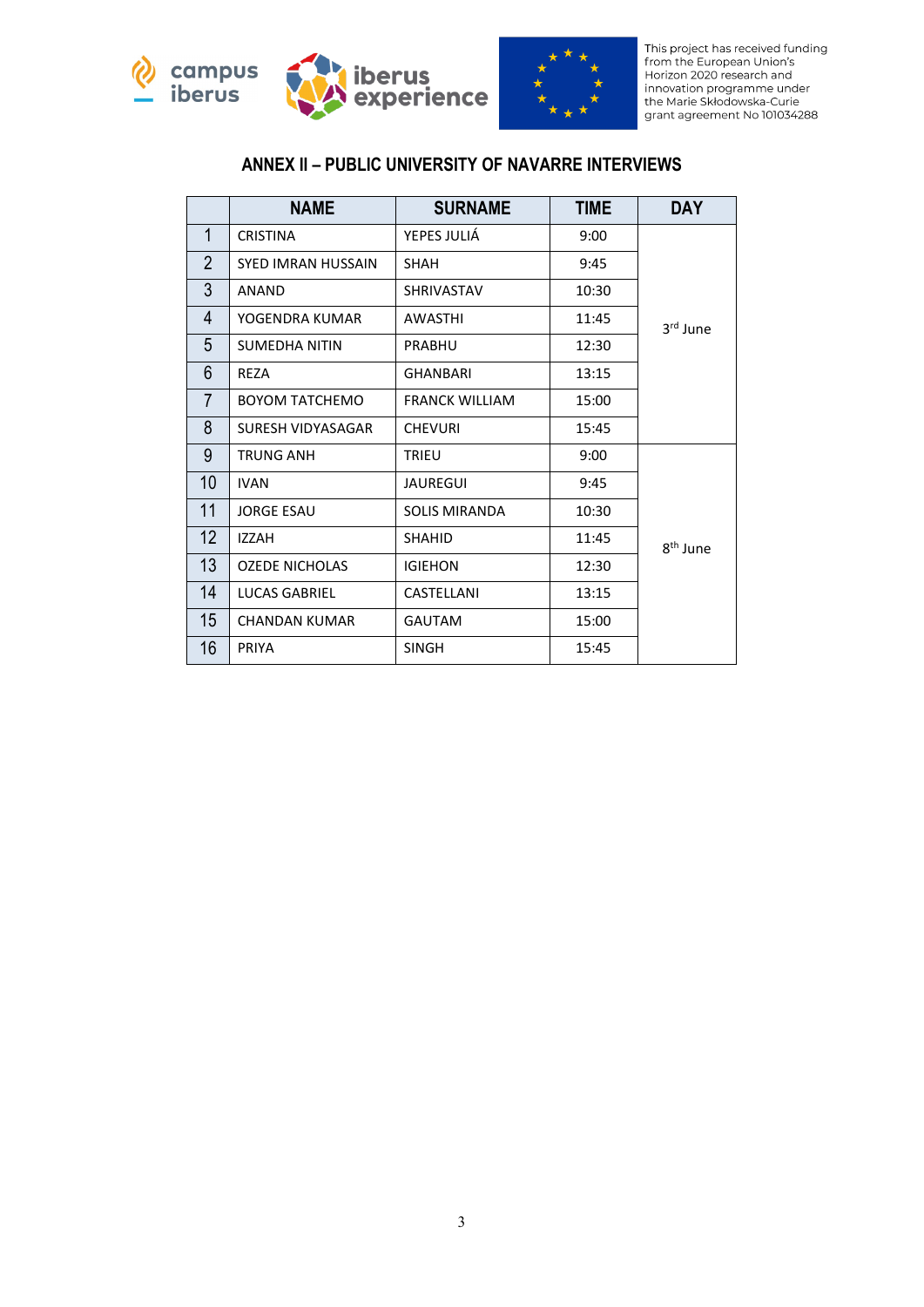





This project has received funding<br>from the European Union's Horizon 2020 research and indizon zozo research and<br>innovation programme under<br>the Marie Skłodowska-Curie<br>grant agreement No 101034288

## **ANNEX III – UNIVERSITY OF LLEIDA INTERVIEWS**

|                | <b>NAME</b>             | <b>SURNAME</b>        | <b>TIME</b> | <b>DAY</b>           |  |
|----------------|-------------------------|-----------------------|-------------|----------------------|--|
| $\mathbf{1}$   | <b>MEHRAB</b>           | <b>MADHOUSHI</b>      | 9:00        |                      |  |
| $\overline{2}$ | LEONARDO                | RODRIGUEZ URREGO      | 9:45        |                      |  |
| 3              | <b>CHIBUEZE</b>         | ACHI                  | 10:30       | 24 <sup>th</sup> May |  |
| 4              | <b>JOSE RUBEN</b>       | SICCHAR VILCHEZ       | 11:45       |                      |  |
| 5              | <b>IBRAHIM</b>          | <b>KHALIFA</b>        | 12:30       |                      |  |
| 6              | SAQIB                   | <b>GULZAR</b>         | 13:15       |                      |  |
| $\overline{7}$ | <b>JOSÉ LUIS</b>        | RIVERA PARRA          | 9:00        |                      |  |
| 8              | <b>DIOGO</b>            | COSENZA               | 9:45        |                      |  |
| 9              | AUNG                    | TUN OO                | 10:30       |                      |  |
| 10             | <b>HAFEEZ UR REHMAN</b> | <b>HAFEEZ</b>         | 11:45       | $31st$ May           |  |
| 11             | SANTIAGO                | <b>TAMAGNO</b>        | 12:30       |                      |  |
| 12             | HAYTHAM                 | MOHAMED SALEM         | 13:15       |                      |  |
| 13             | AHMED                   | <b>ELGHARABLY</b>     | 15:00       |                      |  |
| 14             | <b>LAUREN NOZOMI</b>    | <b>MARQUES YABUKI</b> | 15:45       |                      |  |
| 15             | <b>MARIANA</b>          | <b>KLUGE</b>          | 9:00        |                      |  |
| 16             | CARMEN                  | <b>GALAN ACEDO</b>    | 9:45        |                      |  |
| 17             | <b>VIVIAN ANDREA</b>    | RINCON FLOREZ         | 10:30       | 3rd June             |  |
| 18             | <b>DUCCIO</b>           | <b>MIGLIORINI</b>     | 11:45       |                      |  |
| 19             | <b>CRISTINA</b>         | <b>VIEITES BLANCO</b> | 12:30       |                      |  |
| 20             | <b>MIGUEL</b>           | NEMESIO GORRIZ        | 13:15       |                      |  |
| 21             | PU                      | XIA                   | 9:00        |                      |  |
| 22             | <b>MOSLEM</b>           | SABAGHI               | 9:45        |                      |  |
| 23             | <b>CARLOS ALBERTO</b>   | MANASSERO             | 10:30       |                      |  |
| 24             | <b>ILYES</b>            | <b>DAMMAK</b>         | 11:45       |                      |  |
| 25             | JOAN OÑATE              | <b>NARCISO</b>        | 12:30       | 8 <sup>th</sup> June |  |
| 26             | MOHAMMAD                | MOLAVEISI             | 13:15       |                      |  |
| 27             | MARÍA VICTORIA          | <b>AVILES</b>         | 15:00       |                      |  |
| 28             | <b>UMESH</b>            | <b>PATIL</b>          | 15:45       |                      |  |
| 29             | JAKOB                   | LESKOVEC              | 16:30       |                      |  |